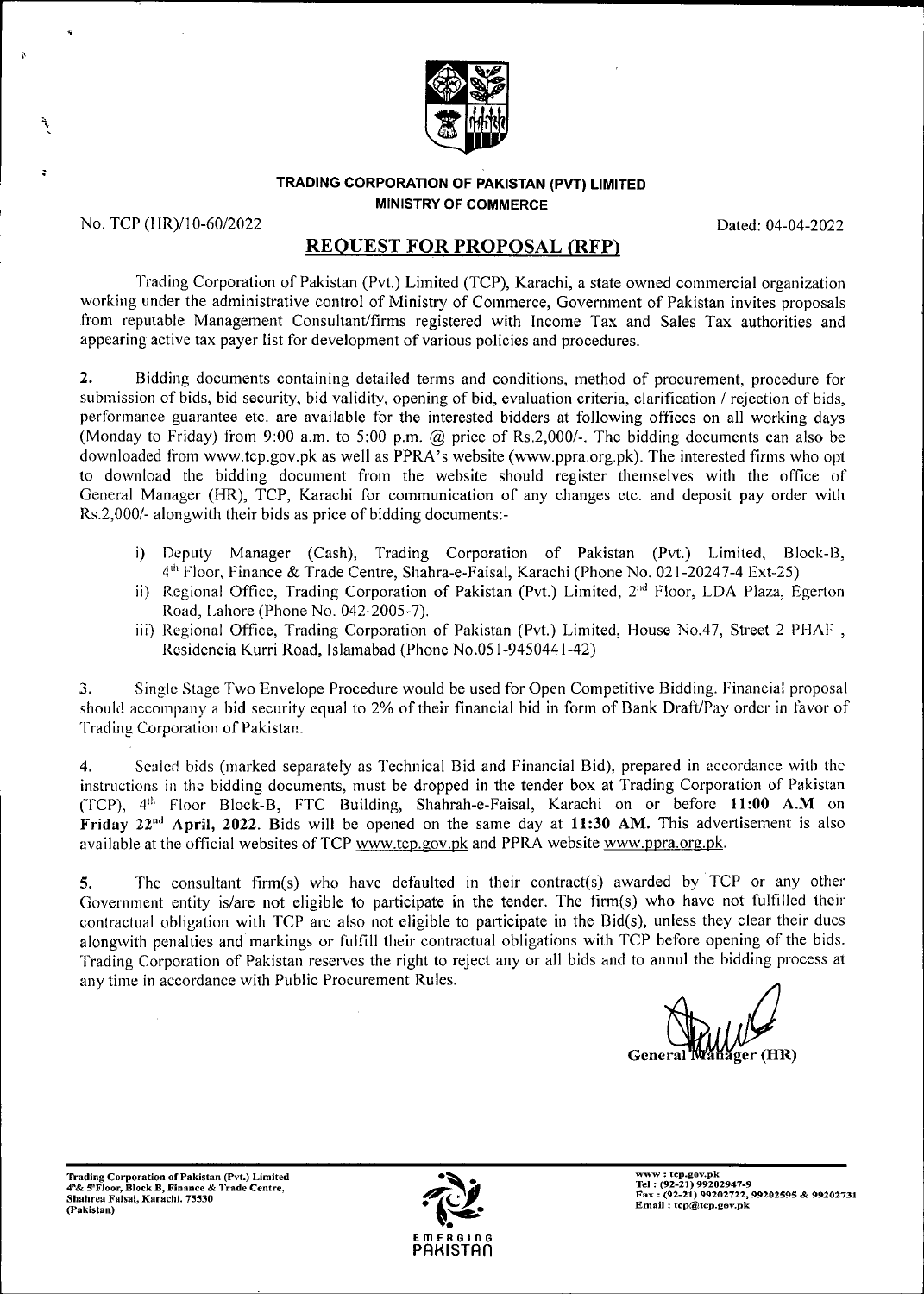<sup>د</sup> وینگٹ کارپوریشسن آف پک تئان دپائیزیش *ا*لم  $\bullet$ **Trading Corporation of Pakistan (Pvt) Limited** 

**Phones : 99202947-49 {3 Lines) : (92-21) 99202722, 99202731 & 99202595 E-mail : tcpkhi(®pk.netsolir.comj : [www.tcp.gov.pk](http://www.tcp.gov.pk) Fax**

**4th** *&* **5th Floor. Finance & Trade Centre. §j3&tS3.Fa'sal- Karachi. 75350 (Pakistan)**

### No. TCP(HR)/10-60/2022 Date: 04-04-2022

, \*•

# REQUEST FOR PROPOSAL (RFP)

### **RFP FOR MANAGEMENT CONSULTANCY SERVICES FOR DEVELOPMENT OF POLICIES AND PROCEDURES AT TRADING CORPORATION OF PAKISTAN**

Trading Corporation of Pakistan (Pvt.) Limited (TCP), Karachi, a state owned commercial organization working under the administrative control of Ministry of Commerce, Government of Pakistan invites proposals from reputable management consultant(s) registered with Sales Tax and Income Tax authorities and having status active on list oftax payers for development of various policies and procedures.

### **1. Scope ofWork:**

The consultant is expected to develop below documents for TCP:

- i. Revise Memorandum and Articles of Association (AoA);
- ii. Prepare Detailed organogram (Functional as well as Administrative) of the Organization; and
- iii. Prepare Policy and procedure manuals:
	- a) Human Resource Policy and Procedures Manual;
	- b) Compendium of Service Rules;
	- c) Operations Manual;
	- d) Investment Policy;
	- e) Procurement Policy;
	- f) Internal Audit Manual;
	- g) Credit and Claim Settlement Policy and Procedures Manual;
	- h) Related Party Transactions Policy;
	- i) Whistleblowing Policy;
	- j) Corporate Social Responsibility Policy; and
	- k) Health, Environment and Social Policy.
	- l) Accounting Polices and Procedure.
	- m) Financial Management Manual.
	- n) Any other policy & procedures as mutually agreed.

#### **2. Eligibility Requirement:**

- i. The consultant shall be on the active taxpayer list of FBR (Proof to be submitted with the bid);
- ii. The consultant is not blacklisted or debarred by any public or private sector organization (affidavit to be provided on Rs.50 stamp paper *Blacklistedfirms, affiliated firms* or *firms having conflict* of *interest* with *this assignment need not apply*);
- iii. The consultant shall not be a defaulter of TCP and should not have a history of litigation with TCP (undertaking to be provided); and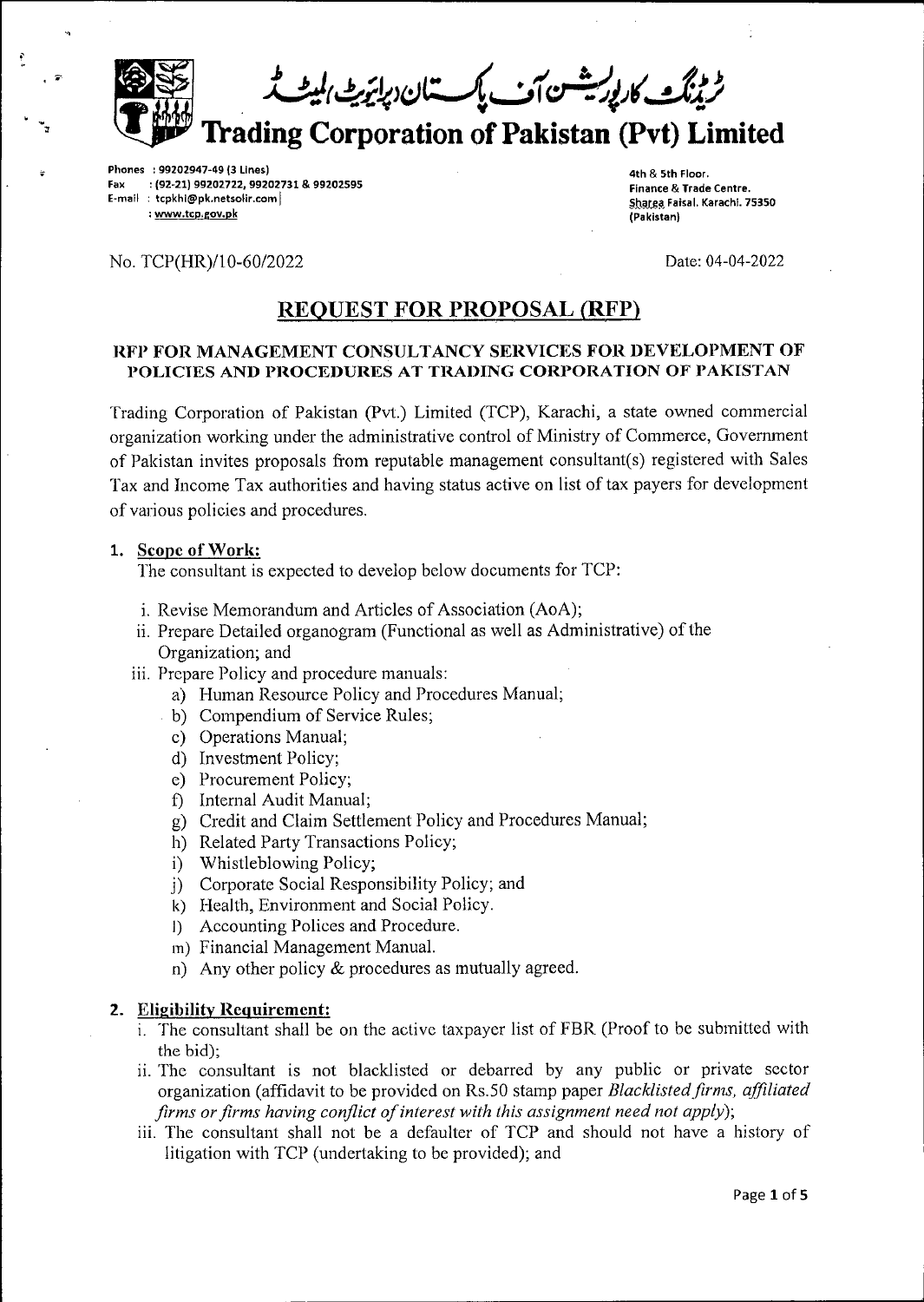$\hat{\mathbb{R}}$ **the final discrete** ٹریٹنگٹ کارلوریشسن آف پاکستان دپائیٹ بلیٹ ٹر **Trading Corporation of Pakistan (Pvt) Limited** 

**Phones : 99202947-49 (3 Lines)**

 $\ddot{\phantom{0}}$ 

**: (92-21) 99202722, 99202731 & 99202595 Fax**

**E-mail : tcpkhi(®pk.netsolir.com|**

**: [www.tcp.gov.pk](http://www.tcp.gov.pk)**

**4th & 5th Floor. Finance & Trade Centre. StoatH.Faisal. Karachi. 75350 (Pakistan)**

iv. Must score at least 70% in the technical criteria (as described below).

## **3. Evaluation ofTechnical Proposal:**

The Technical Proposal shall be evaluated as per following information:

| S#                      | Parameters against which technical evaluation shall be<br>done                                                                                                              | Scoring<br>brackets | <b>Total</b><br>points<br>allocated |
|-------------------------|-----------------------------------------------------------------------------------------------------------------------------------------------------------------------------|---------------------|-------------------------------------|
| $\mathbf{1}$            | <b>Profile</b>                                                                                                                                                              |                     | 20                                  |
| 1.1                     | Years of Experience in Management Consulting:                                                                                                                               |                     | 10                                  |
|                         | $> 2$ <4 year                                                                                                                                                               | 03                  |                                     |
|                         | $> 4 < 8$ years                                                                                                                                                             | 05                  |                                     |
|                         | $> 8 < 12$ years                                                                                                                                                            | 08                  |                                     |
|                         | $> 12$ years                                                                                                                                                                | 10                  |                                     |
| 1.2                     | No. of Employees                                                                                                                                                            |                     | 10                                  |
|                         | Employees below 300                                                                                                                                                         | 04                  |                                     |
|                         | Employees 300 to 500                                                                                                                                                        | 06                  |                                     |
|                         | Employees above 500                                                                                                                                                         | 10                  |                                     |
| $\overline{2}$          | <b>Qualification and Relevant Experience</b>                                                                                                                                |                     | 30                                  |
| 2.1                     | Qualification of the Proposed Team                                                                                                                                          |                     | 15                                  |
|                         | Professional Qualifications awarded by renowned                                                                                                                             |                     |                                     |
|                         | professional bodies or Master's degree                                                                                                                                      |                     |                                     |
|                         | >20 Employees                                                                                                                                                               | 5                   |                                     |
|                         | >30 Employyes                                                                                                                                                               | 10                  |                                     |
|                         | >50 Employees                                                                                                                                                               | 15                  |                                     |
| 2.2                     | Relevant experience of team/employees proposed for                                                                                                                          |                     | 15                                  |
|                         | the assignment                                                                                                                                                              |                     |                                     |
|                         | Projects executed by the firm or sister concerns/ joint                                                                                                                     |                     |                                     |
|                         | bidders (excluding sub – contractors/ special contract                                                                                                                      |                     |                                     |
|                         | firms)<br>$\geq$ 2 <4 years of experience in relevant projects                                                                                                              | 03                  |                                     |
|                         | $> 4 < 8$ years of experience in relevant projects                                                                                                                          | 07                  |                                     |
|                         | $> 8 < 12$ years of experience in relevant projects                                                                                                                         | 10                  |                                     |
|                         | $>$ 12 years of experience in relevant projects                                                                                                                             | 15                  |                                     |
| $\overline{\mathbf{3}}$ | <b>Financial Strength of the Firm</b>                                                                                                                                       |                     | 20                                  |
|                         | Certified accounts /statements/ confirmation from firm on<br>letter head showing cash balances greater than 10 Million<br>and less than Rs. 20 million in the current year. | 10                  |                                     |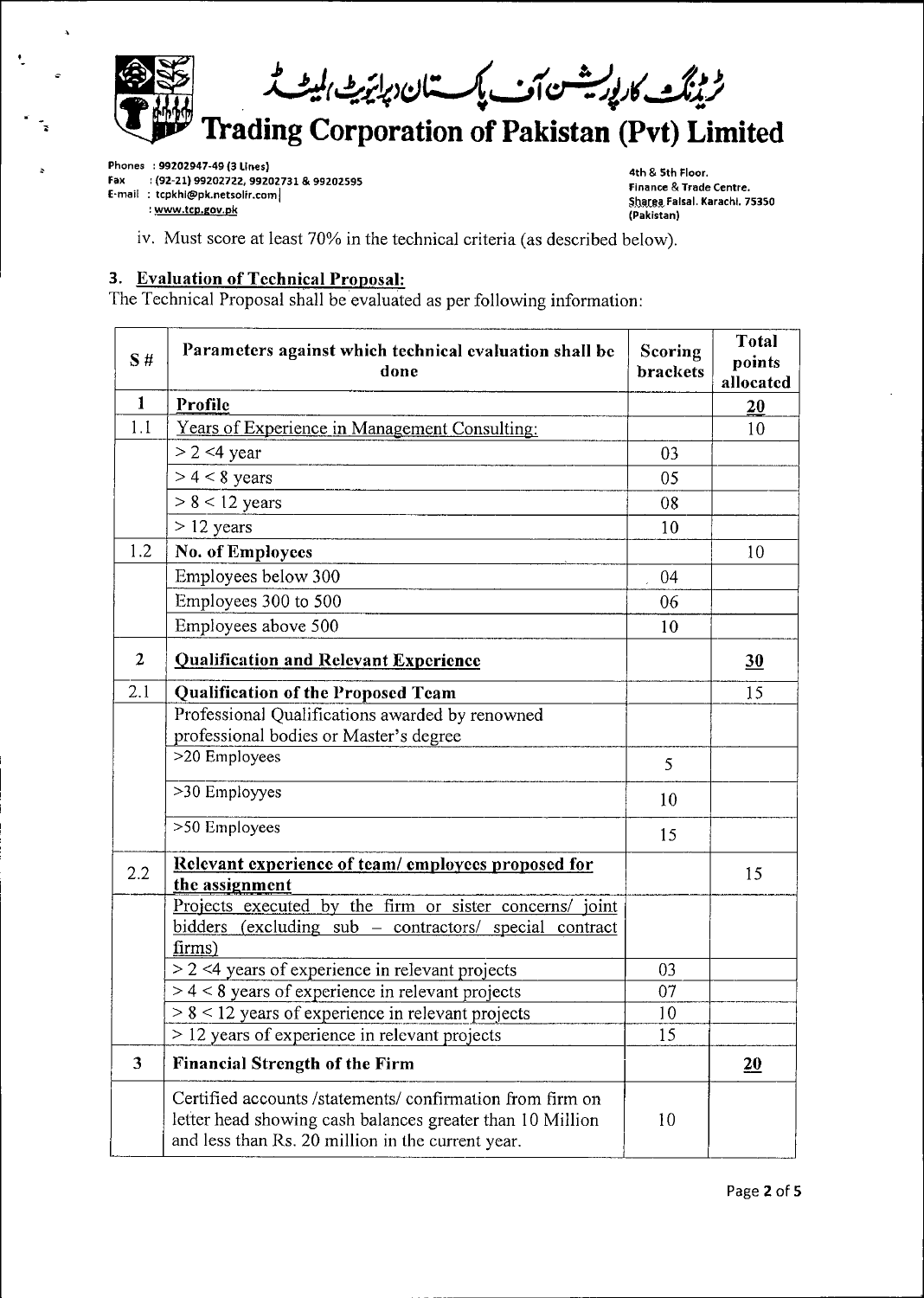*t* **Trading Corporation of Pakistan (Pvt) Limited**

**Phones : 99202947-49 (3 Lines) : (92-21) 99202722, 99202731 & 99202595 E-mail : tcpkhi(®pk.netsolir.com| Fax**

**: [www.tcD.gov.pk](http://www.tcD.gov.pk)**

**4th & 5th Floor. Finance & Trade Centre.** Sharea Faisal. Karachi. 75350 **(Pakistan)**

| S#                      | Parameters against which technical evaluation shall be<br>done                                                                                    | <b>Scoring</b><br><b>brackets</b> | <b>Total</b><br>points<br>allocated |
|-------------------------|---------------------------------------------------------------------------------------------------------------------------------------------------|-----------------------------------|-------------------------------------|
|                         | Certified accounts /statements/ confirmation from firm on<br>letter head showing cash balances of more than Rs. 20<br>million in the current year | 20                                |                                     |
| $\overline{\mathbf{4}}$ | Registration with any international legal Body / Forum<br>/ Society                                                                               |                                   | 25                                  |
|                         | Since more than $\geq 10$ years                                                                                                                   | 10                                |                                     |
|                         | Since more than $\geq 20$ years                                                                                                                   | 15                                |                                     |
| 5                       | <b>Registration with Government Authorities</b>                                                                                                   |                                   |                                     |
|                         | Registration with FBR                                                                                                                             | 15                                |                                     |
|                         |                                                                                                                                                   | Total:                            | 100                                 |

Minimum qualifying marks are 70% but minimum 50% in each section.

## **4. Clarification and Amendment in RFP Documents:**

- i. Consultant may request for a clarification of contents mentioned in RFP in writing, TCP shall respond to such queries in writing within three working days, provided they are received at least five working days prior to the date of opening of proposal. TCP shall communicate such response to all parties who have obtained RFP document without identifying the source of inquiry.
- ii. At any time before the submission of Proposals, TCP may amend and issue an addendum/ corrigendum in writing. The addendum shall be sent to all Consultants and will be binding on them. Consultant shall acknowledge receipt of all amendments. To give Consultants reasonable time in which to take an amendment into account in their Proposals TCP may, if the amendment is substantial, extend the deadline for the submission of Proposals.

## **5. PREPARATION OF PROPOSAL:**

While preparing the Proposal, consultant must give particular attention to the following:

- i. If a consultant considers that it does not have all the expertise for the assignment, it may obtain a full range of expertise by associating with individual consultant and/or other firms or entities in a joint venture or sub consultancy, as appropriate.
- ii. It is desirable that the specify of the key professional staff proposed, be permanent employees of the firm or have an extended and stable working relationship with it.
- iii. Proposed professional staff must, at a minimum, have the experience, preferably working under similar geographical condition
- iv. A brief description of the consultant organization and an outline of recent experience on assignments of a similar nature. For each assignment, the outline should indicate, *inter alia*, the profiles of the staff, duration of the assignment and firm's involvement.
- v. In preparing their Proposal, Consultants are expected to examine in detail the documents, nature of work, etc.
- vi. The consultant is encouraged to co-ordinate for any query with representative of TCP.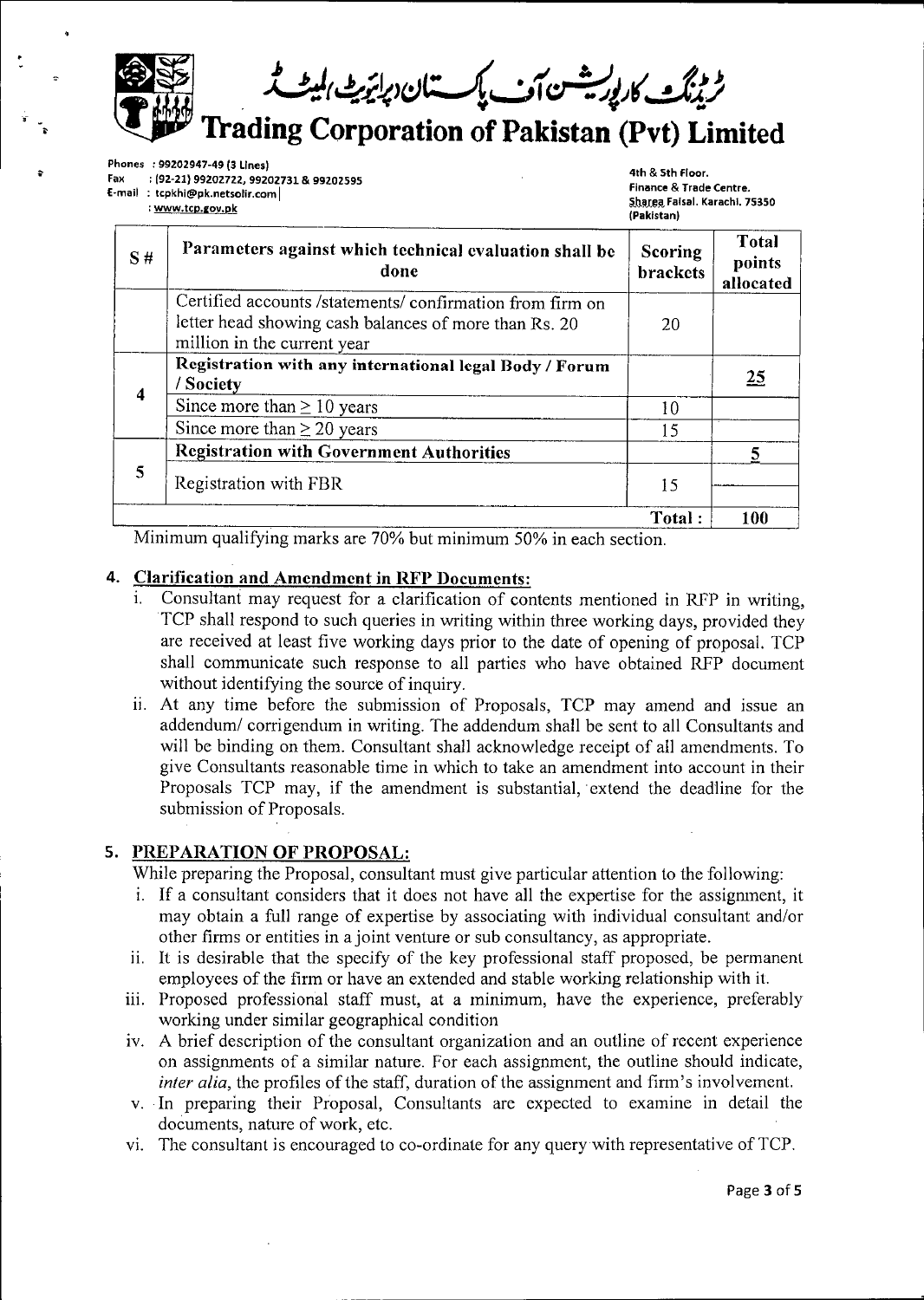**T Trading Corporation of Pakistan (Pvt) Limited**

**Phones : 99202947-49(3 Lines)**

*?*

- **: (92-21) 99202722, 99202731 & 99202595 E-mail : tcpkhi(®pk.netso!ir.com| Fax**
	- **: [www.tcp.gov.pk](http://www.tcp.gov.pk)**

**4th & 5th Floor. Finance & Trade Centre. §Jj\$r@3, Faisal. Karachi. 75350 (Pakistan)**

- vii. Ihe requirement to submit document evidence with proposal with reference its experience and CVs of team indicating relevant experience.
- viii. The financial bids should be submitted as per bid form **(Annex-A).**

## **6. Care and Diligence:**

i. The Consultant affirm and guarantee that they are skilled and fully qualified, and that they shall make use of all such skills and qualification in the best professional standards and skills.

## **7. Award ofWorks:**

i. Once the panel of consultants has been technically evaluated under this RFP, TCP shall obtain quotes from the technically qualified consultants for the assignment given in the scope of work. The contract shall be awarded on the basis of lowest cost basis. However, consultant shall be required to sign addendum to the agreement once work order has been issued.

## **8. Period of Assignment:**

i. The period of assignment shall not be more than 60 working days. Plowever, in case the firm requires additional time for completion the assignment, the Management of TCP may consider to extend the time on basis of genuine reasons, as deemed fit by the Management.

## **9. Payment Against Assigned JoB:**

The payments may be made in the following mode:-

 $\sim$ 

- i. Upto 50% on completion of different stages of the assignment and after due verification.
- ii. Remaining 50% payment to be released on completion of the overall job.

### 10. Taxes:

i. The Consultant will be subject to all admissible taxes including stamp duty, income tax and sales tax etc., The Taxes will be applicable as per law.

### **11. Arbitration:**

- i. Any dispute or difference arising during the contract period shall be referred for Chairman TCP whose decision will be final and binding on both the parties.
- 12. The successful bidder will be required to sign an agreement with TCP as per the tender document.